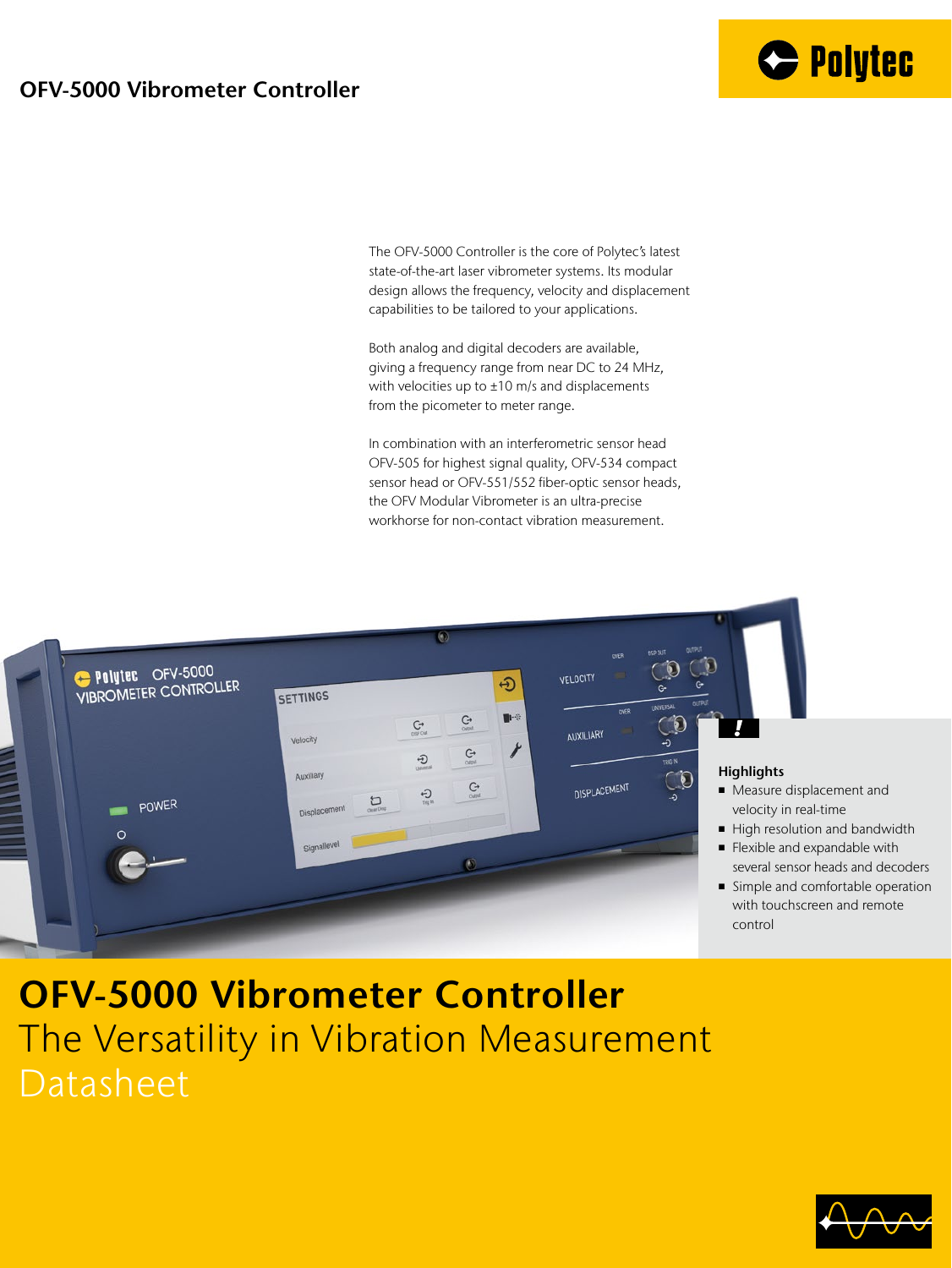# Technical Data

#### **Metrological Specifications Experience**

| Analog signal outputs                    | BNC, $\pm 10 \text{ V}$ :<br>Velocity signal<br>Displacement signal<br>AUX output <sup>2</sup><br>DSP output (velocity with DSP filter) <sup>1</sup> |
|------------------------------------------|------------------------------------------------------------------------------------------------------------------------------------------------------|
| Digital signal output                    | S/P-DIF standard 24 bit 48/96 kSa/s                                                                                                                  |
| Frequency range <sup>3</sup>             | DC to 24 MHz                                                                                                                                         |
| Max. velocity $3$                        | $\pm 10$ m/s                                                                                                                                         |
| <b>Filters</b>                           | High pass filter: 100 Hz, off<br>Low pass filter: 5 kHz, 20 kHz, 100 kHz, off                                                                        |
| Tracking filter <sup>1</sup>             | 3 settings: slow, fast, off                                                                                                                          |
| Adaptive filter module LF-02             | DSP based: suppresses statistic noise, analog and digital signal output,<br>frequency range 0  20 kHz (optional for decoder VD-06)                   |
| Signal level                             | Bargraph on touchscreen<br>Output as DC voltage signal (BNC, 0  5 V)                                                                                 |
| PC-Interface                             | RS-232, Remote control of the instrument settings                                                                                                    |
| $\perp$ Depends on decoder configuration |                                                                                                                                                      |

1 Depends on decoder configuration.<br><sup>2</sup> Velocity or displacement signal, depends on decoder configuration (see page 3).<br><sup>3</sup> Notice: frequency range, max. velocity and measurement range depend on decoder configuration (see

| <b>Sensor Head Compatibility</b> |                  |
|----------------------------------|------------------|
| Sensor heads                     | OFV-505, OFV-503 |
| Compact sensor head              | OFV-534          |
| Fiber optic sensor heads         | OFV-551, OFV-552 |

| <b>General Specifications</b> |                                                                                                         |
|-------------------------------|---------------------------------------------------------------------------------------------------------|
| Interface/Display             | 7" color touchscreen with interactive menu quidance                                                     |
| Dimensions                    | 19" rack mounting,<br>$W \times D \times H$ : 450 x 360 x 150 mm (19", 84 HP/3U) without angle brackets |
| Weight                        | 10 <sub>kg</sub>                                                                                        |
| Protection class              | IP20                                                                                                    |
| Operating temperature         | $+5$ °C  +40 °C (41 °F  104 °F)                                                                         |
| Storage temperature           | $-10$ °C  +65 °C (14 °F  149 °F)                                                                        |
| Relative humidity             | max. 80%, non-condensing                                                                                |
| Power supply                  | 100240 VAC ±10%, 50/60 Hz                                                                               |
| Power consumption             | max. 100 VA                                                                                             |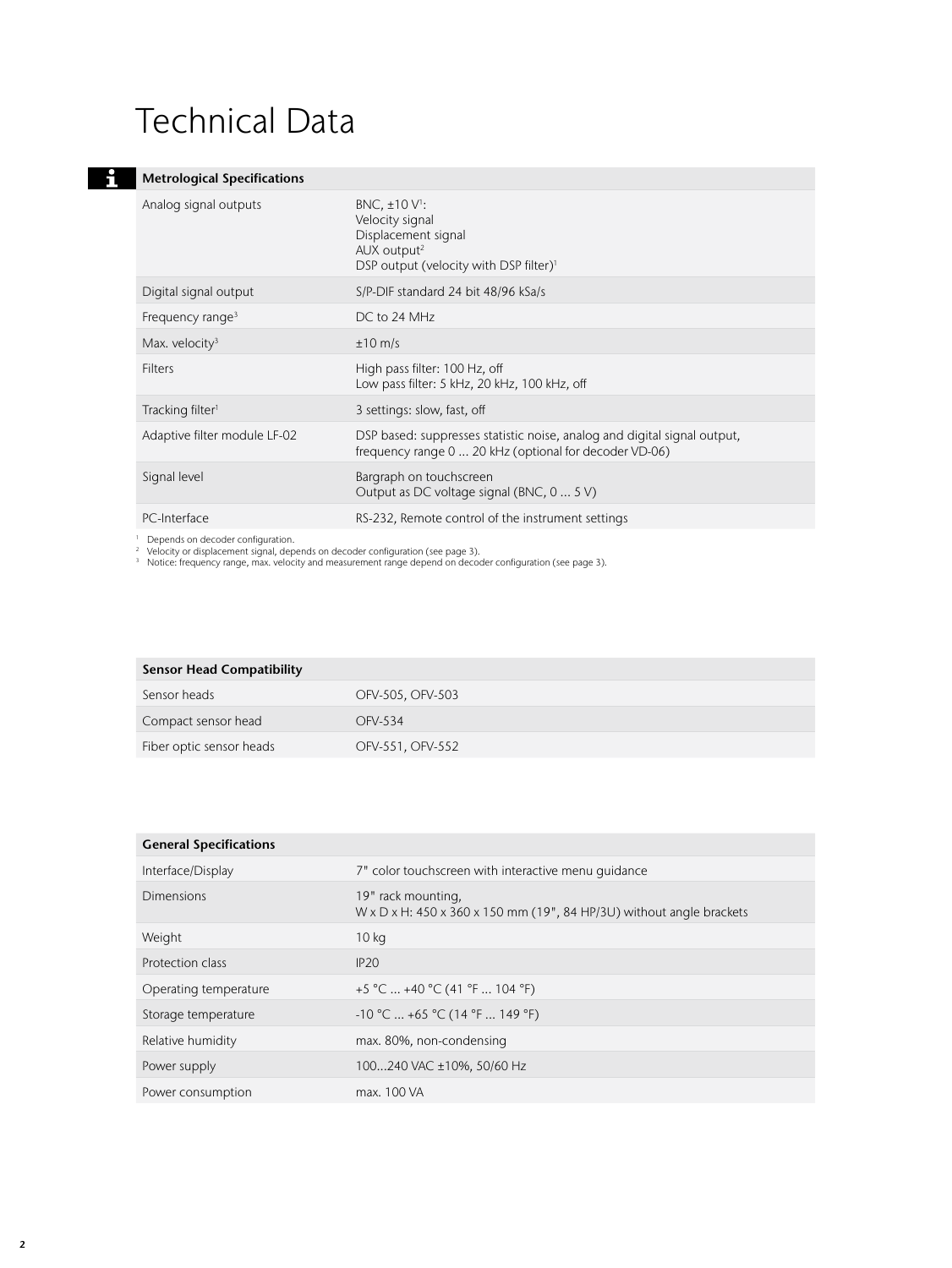# System Configuration

Different analog and digital decoders ensure that the OFV-5000 Vibrometer Controller fits perfectly to your application. With a combination of up to four decoders the Modular Vibrometer system shows its high flexibility. Therefore the OFV-5000 contains four slots: two for velocity decoders, one for the displacement decoder and one additional auxiliary slot for a velocity or a displacement decoder.

| <b>Velocity Decoders</b> |                                               |                |                                           |                  |                    |  |
|--------------------------|-----------------------------------------------|----------------|-------------------------------------------|------------------|--------------------|--|
| <b>Decoder</b>           | <b>Description</b>                            | No. of ranges  | <b>Typical</b><br>resolution <sup>1</sup> | Max.<br>velocity | Frequency<br>range |  |
| $VD-02$                  | Analog, broadband<br>universal decoder        | $\overline{4}$ | $0.1 \mu m/s$                             | $10 \text{ m/s}$ | $0.5$ Hz - 1.5 MHz |  |
| $VD-05$                  | Analog decoder for ultrasonic<br>applications | $\mathcal{P}$  | $<$ 3 $\mu$ m/s                           | $2.5$ m/s        | $0.5$ Hz - 10 MHz  |  |
| $VD-06$                  | Digital high-precision<br>velocity decoder    | $\overline{4}$ | $0.01 \text{ um/s}$                       | $0.5$ m/s        | $0$ Hz - 3.50 kHz  |  |
| $VD-082$                 | Digital high-precision<br>velocity decoder    | 8              | $0.005 \mu m/s$                           | $0.5$ m/s        | $0$ Hz - 25 kHz    |  |
| $VD-09$                  | Digital velocity decoder                      | 14             | $0.02 \mu m/s$                            | $10 \text{ m/s}$ | 0 Hz - 2.5 MHz     |  |

<sup>1</sup> Noise-limited resolution in the smallest measurement range. The noise-limited resolution is defined as the signal amplitude (RMS) at which the signal-to-noise ratio is<br>○ dB with 1 Hz spectral resolution, measured on

<sup>2</sup> In combination with DD-500 only specific measurement ranges of the VD-08 can be used.

| <b>Displacement Decoders</b> |                                                                         |               |                         |                          |                    |  |  |
|------------------------------|-------------------------------------------------------------------------|---------------|-------------------------|--------------------------|--------------------|--|--|
| <b>Decoder</b>               | <b>Description</b>                                                      | No. of ranges | Resolution <sup>1</sup> | Max.<br>displacement     | Frequency<br>range |  |  |
| DD-300                       | Analog displacement decoder<br>for ultrasonic applications              |               | $0.05$ pm               | $+75$ nm                 | 30 kHz - 24 MHz    |  |  |
| <b>DD-500</b>                | Digital high-end displacement<br>decoder 16-bit-DSP<br>(requires VD-06) | 16            | $0.05$ pm               | $+50$ mm                 | 0 Hz - 350 kHz     |  |  |
| $DD-6002$                    | I&Q converter for data<br>processing with VibSoft VDD                   |               | $0.1$ pm                | $\overline{\phantom{0}}$ | $0 - 5$ MHz        |  |  |
| DD-900                       | Broadband digital displacement 16<br>decoder (requires VD-09)           |               | $0.5$ pm                | $+50$ mm                 | $0$ Hz - 2.5 MHz   |  |  |

<sup>1</sup> Noise-limited resolution in the smallest measurement range. The noise-limited resolution is defined as the signal amplitude (RMS) at which the signal-to-noise ratio is<br>0 dB with 1 Hz spectral resolution, measured on

VibSoft-VDD Data Analysis, frequencies up to 2 MHz and velocities up to 0.81 m/s can be achieved.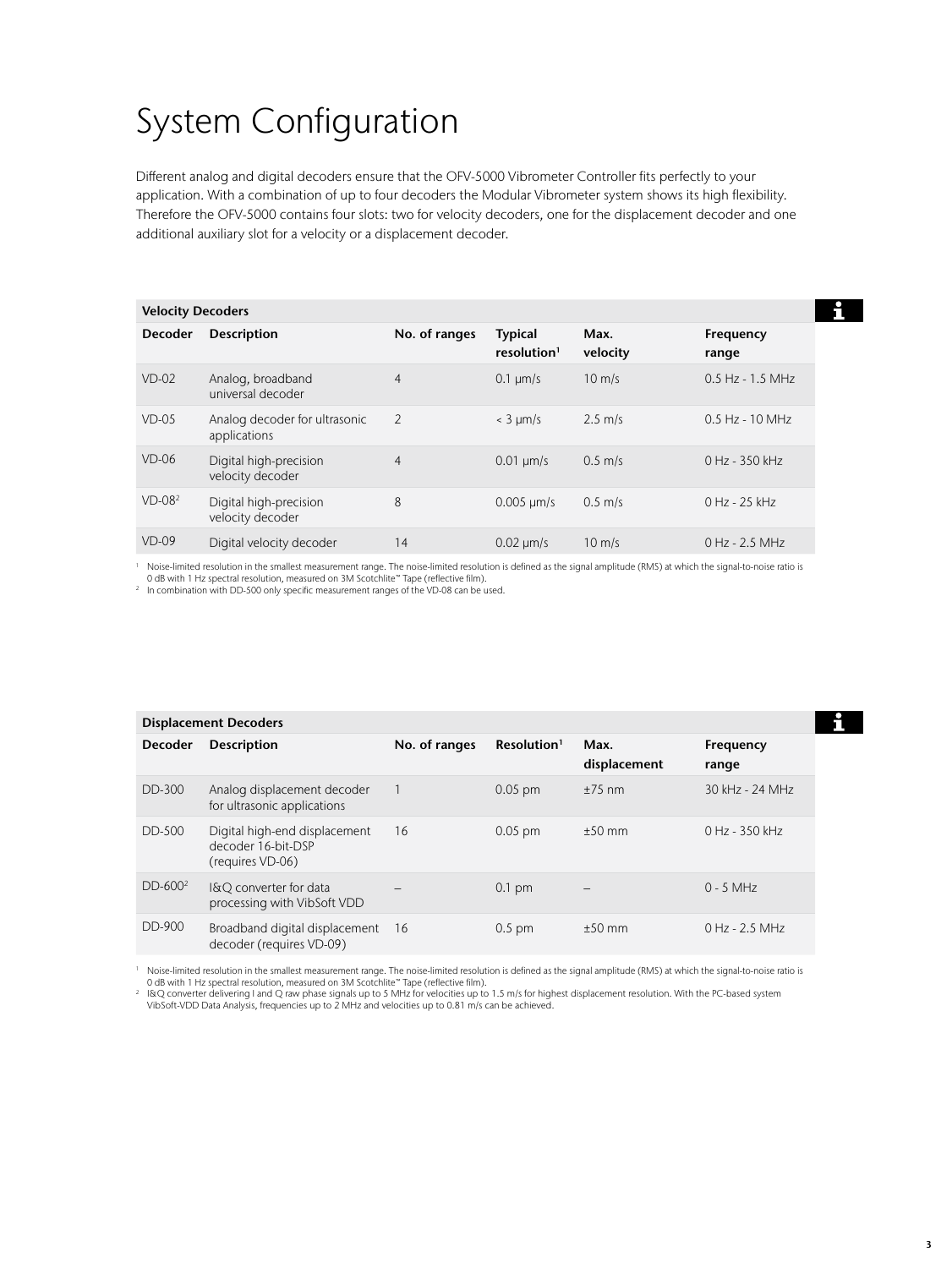### **Possible configuration of the slots1**

| Slot   | Measurand                | <b>Possible decoders</b> |
|--------|--------------------------|--------------------------|
| Slot 1 | Velocity                 | VD-02, VD-09             |
| Slot 2 | Velocity                 | VD-06, VD-08             |
| Slot 3 | Displacement             | DD-500, DD-600, DD-900   |
| Slot 4 | Velocity or displacement | VD-05, DD-300            |

<sup>1</sup> Every slot contains one decoder. Not all combinations are possible. Ask your Polytec sales engineer.

### **Recommended Decoder Combinations**

**4**

The following table lists recommended decoder combinations for representative applications. The concept of the OFV Modular Vibrometer System accepts further decoders allowing to study even complex vibration phenomena. If you have specific requirements, please contact Polytec's application and sales engineers who will help to choose the appropriate sensor heads, decoders and VibSoft software.

|  | <b>Velocity decoder</b> | <b>Displacement</b><br>decoder | <b>Applications</b>                                                                                                                                                                                                   |
|--|-------------------------|--------------------------------|-----------------------------------------------------------------------------------------------------------------------------------------------------------------------------------------------------------------------|
|  | $VD-09$                 |                                | Acquisition of vibrations at frequencies from DC up to 2.5 MHz at high<br>resolution and velocity. For ultrasonics and microstructures.                                                                               |
|  | $VD-09$                 | DD-900                         | Additional direct displacement output with picometer resolution. Suitable<br>for measurement of signals with DC components like switches or transient<br>behaviour.                                                   |
|  | $VD-09$<br>$VD-06$      | DD-900                         | Same as the combination $VD-09 + DD-900$ , but with additional high-precision<br>measurement of velocities up to 0.5 m/s at frequencies up to 350 kHz.                                                                |
|  | $VD-06$                 | DD-500                         | Digital, high-precision measurement of velocity and displacement at<br>frequencies up to 350 kHz with a velocity limited to 0.5 m/s. For demanding<br>applications e.g. acoustics, microsystems, precision mechanics. |
|  | $VD-02$<br>$VD-06$      | DD-500                         | Same as the combination $VD-06 + DD-500$ , but vibration frequency range<br>extended up to 1.5 MHz and velocity range extended up to 10 m/s.                                                                          |
|  | $VD-02$<br>$VD-05$      |                                | Measurement of velocity at high frequencies up to 10 MHz. For high-frequency<br>applications like ultrasonics and microsystems.                                                                                       |
|  | $VD-02$                 | DD-300                         | Acquisition of vibrations at frequencies up to 24 MHz. For high-frequency<br>applications like ultrasonics and micro systems.                                                                                         |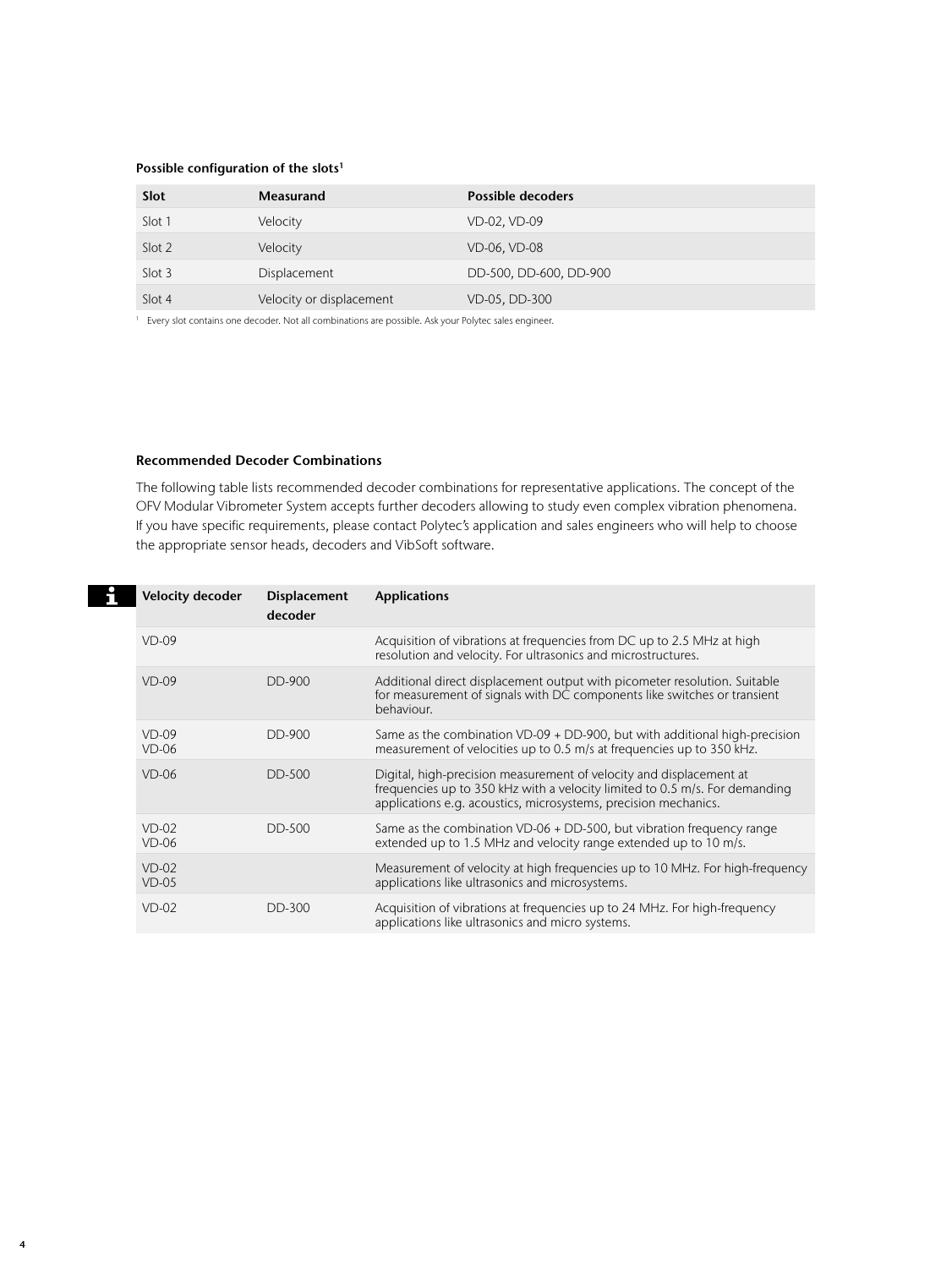## Velocity Decoders

|                      |                                 |                                       |                       |                      | $VD-02$                 |
|----------------------|---------------------------------|---------------------------------------|-----------------------|----------------------|-------------------------|
| Measurement<br>range | Full scale output<br>$(peak)^1$ | Typical<br>resolution <sup>2</sup>    | Frequency<br>range    | Max.<br>acceleration | Max.<br>linearity error |
| mm/s/V               | m/s                             | $\mu$ m s <sup>-1</sup> / $\sqrt{Hz}$ |                       | g                    | $\%$                    |
| 5                    | 0.05                            | 0.1                                   | $0.5$ Hz - $0.25$ kHz | 8,000                | 1.0                     |
| 25                   | 0.25                            | 0.5                                   | $0.5$ Hz - 1.5 MHz    | 240,000              | 1.5                     |
| 125                  | 1.25                            | 0.6                                   | $0.5$ Hz - 1.5 MHz    | 1,200,000            | 1.0                     |
| 1,000                | 10                              | 2.5                                   | $0.5$ Hz - 1.5 MHz    | 9,600,000            | 1.0                     |

<sup>1</sup> The full scale values correspond to the maximum output voltage of 10 V<sub>peat</sub>.<br><sup>2</sup> The noise-limited resolution is defined as the signal amplitude (rms) at which the signal-to-noise ratio is 0 dB with 1 Hz spectral re





■ Multi-purpose decoder for a wide range of applications

H

- Large frequency bandwidth and velocity range up to 10 m/s
- Analog decoding for minimum signal delay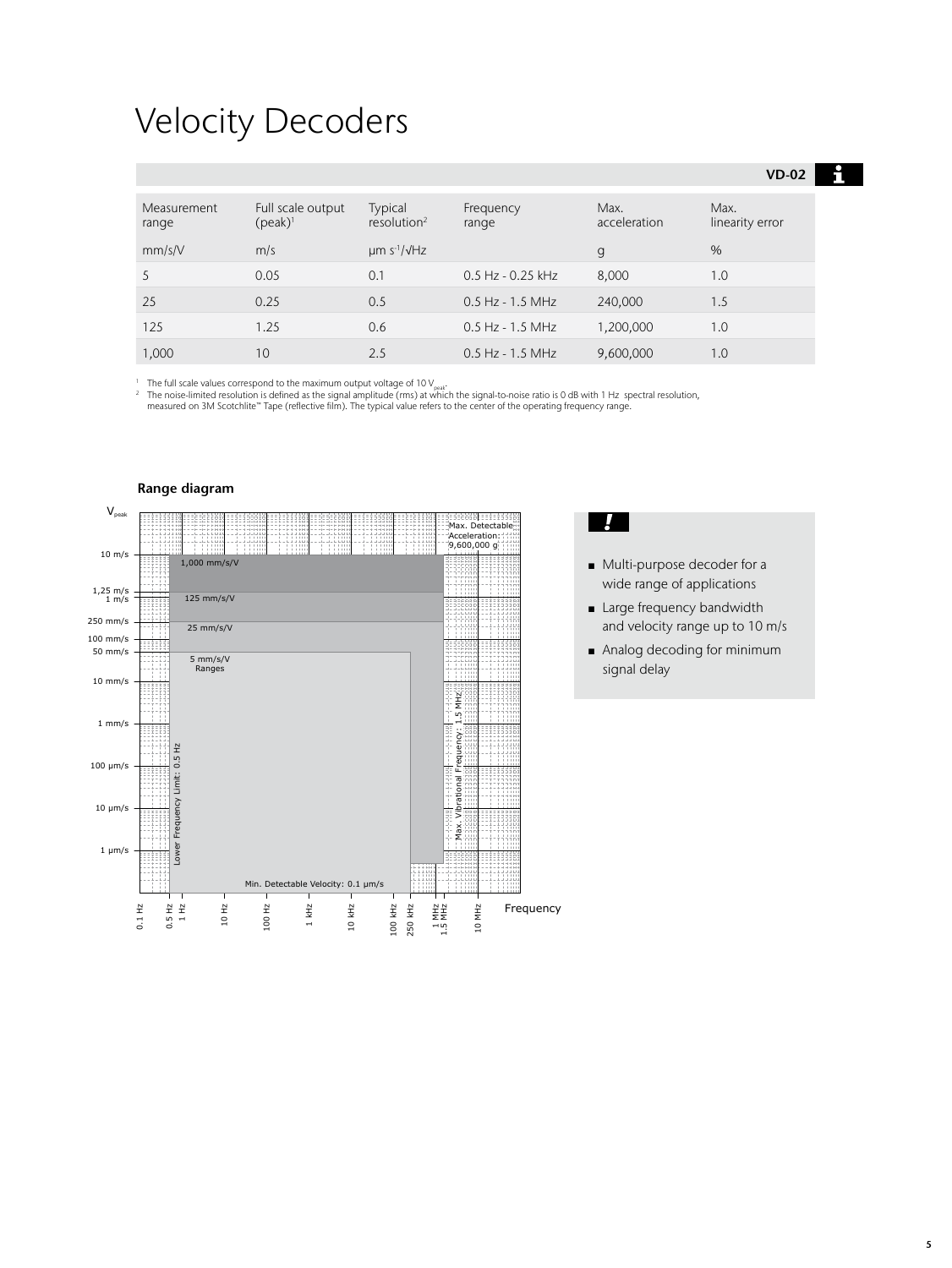### **VD-05**

| Measurement<br>range | Full scale output<br>$(peak)^1$ | Resolution <sup>2</sup>               | Frequency<br>range | Max.<br>acceleration | Max.<br>linearity error |
|----------------------|---------------------------------|---------------------------------------|--------------------|----------------------|-------------------------|
| mm/s/V               | m/s                             | $\mu$ m s <sup>-1</sup> / $\sqrt{Hz}$ |                    | g                    | $\%$                    |
| 100                  | 0.5                             | $\langle$ 3                           | $0.5$ Hz - 10 MHz  | 320,000              |                         |
| 500                  | 2.5                             | $\leq$ 3                              | $0.5$ Hz - 10 MHz  | 1,600,000            |                         |

The full scale values correspond to the nominal output voltage of 5  $V_{\rm peak}$ . The range up to 6  $V_{\rm peak}$  can be used at reduced linearity specifications.<br>2 The noise-limited resolution is defined as the signal amplitude (

## $\Box$

- Precise decoding of highest frequencies up to 10 MHz
- Analog decoding for minimum signal delay
- For applications in the higher ultrasonic frequency range and for fast transient and pulse shaped motions
- Perfectly suited also for MEMS (micro electro mechanical systems)



### **VD-06**

| Measurement<br>range <sup>1</sup> | Full scale output<br>$(peak)^2$ | <b>Typical</b><br>resolution <sup>3</sup> | Frequency<br>range | Max.<br>acceleration | Max.<br>linearity error |
|-----------------------------------|---------------------------------|-------------------------------------------|--------------------|----------------------|-------------------------|
| mm/s/V                            | m/s                             | $\mu$ m s <sup>-1</sup> / $\sqrt{Hz}$     | kHz                | g                    | %                       |
|                                   | 0.01                            | 0.01                                      | $0 - 20$           | 128                  | 0.1                     |
| $\mathcal{P}$                     | 0.02                            | 0.05                                      | $0 - 350$          | 4,500                | 0.1                     |
| 10                                | 0.10                            | 0.05                                      | $0 - 350$          | 22,000               | 0.1                     |
| 50                                | 0.50                            | 0.06                                      | $0 - 350$          | 110,000              | 0.1                     |

<sup>1</sup> Measurement ranges 2, 10 and 50 mm/s/V each feature an additional low pass range with 100 kHz frequency range, higher resolution but reduced max. acceleration.<br><sup>2</sup> The full scale values correspond to the maximum outpu

The noise-limited resolution is defined as the signal amplitude (rms) at which the signal-to-noise ratio is 0 dB with 1 Hz spectral resolution, measured on 3M Scotchlite™ Tape (reflective film). The attainable resolution is frequency-dependent. The typical value refers to the center of the operating frequency range. **VD-06 Range Diagram**

## $\mathbf{I}$

- Digital velocity decoder with outstanding resolution covering a wide frequency range up to 350 kHz
- Very low noise
- True DC capability
- Outstanding linearity and frequency response

### **Range diagram**

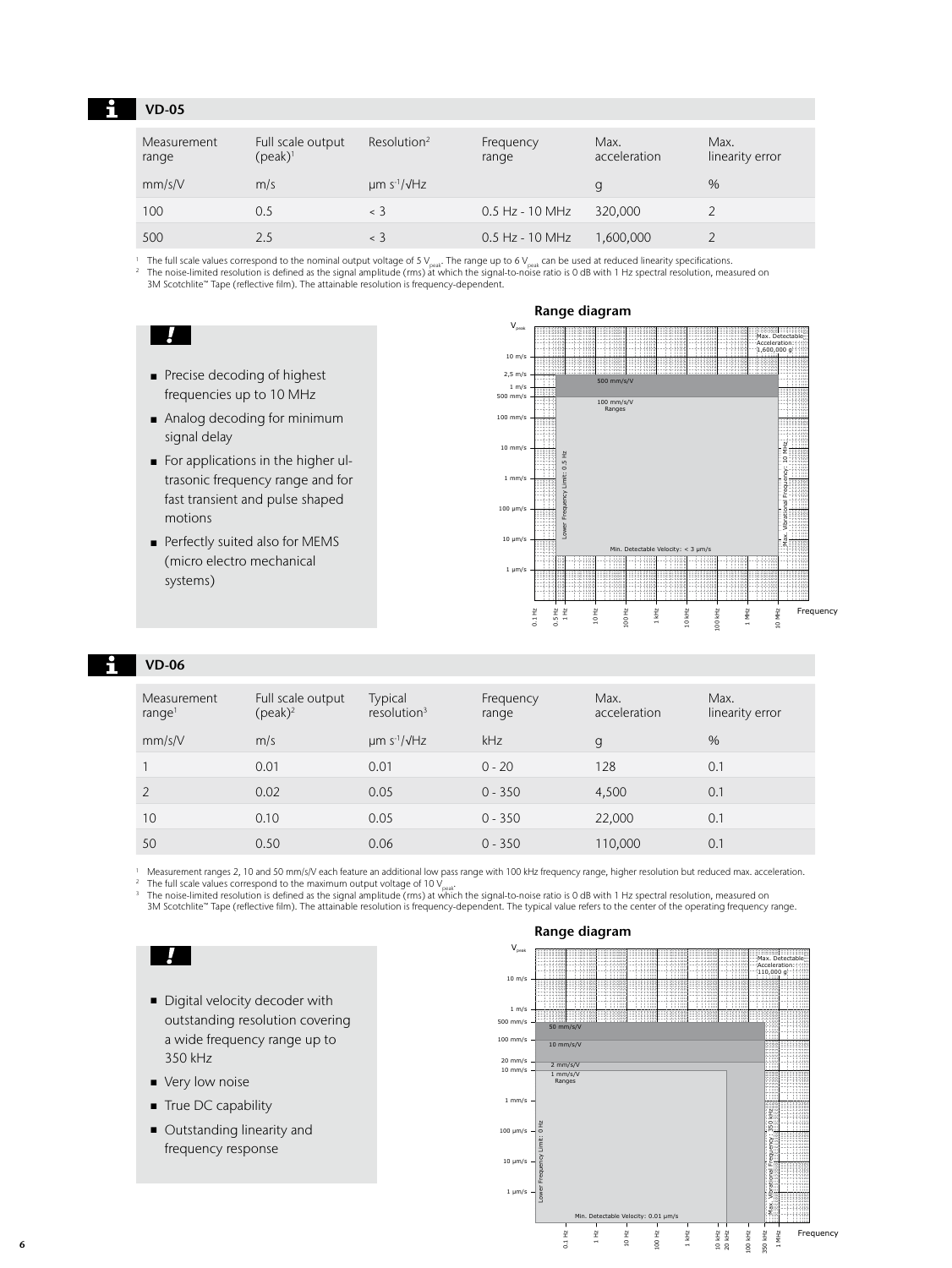### **VD-08**

| <b>Measurement</b><br>range <sup>1</sup> | Full scale output<br>$(peak)^2$ | Typical<br>resolution <sup>3</sup> | Frequency<br>range | Max.<br>acceleration | Max.<br>linearity error |
|------------------------------------------|---------------------------------|------------------------------------|--------------------|----------------------|-------------------------|
| mm/s/V                                   | m/s                             | $µm s^{-1}/\sqrt{Hz}$              | kHz                | $\mathbf{q}$         | $\%$                    |
| 0.2                                      | 0.002                           | 0.005                              | $0 - 5$            | 6.4                  | 0.1                     |
| 0.5                                      | 0.005                           | 0.005                              | $0 - 5$            | 16                   | 0.1                     |
| 1                                        | 0.01                            | 0.01                               | $0 - 10$           | 64                   | 0.1                     |
| $\overline{2}$                           | 0.02                            | 0.01                               | $0 - 20$           | 256                  | 0.1                     |
| 5                                        | 0.05                            | 0.01                               | $0 - 20$           | 640                  | 0.1                     |
| 10                                       | 0.1                             | 0.02                               | $0 - 20$           | 1,280                | 0.1                     |
| 20                                       | 0.2                             | 0.03                               | $0 - 25$           | 3,200                | 0.1                     |
| 50                                       | 0.5                             | 0.05                               | $0 - 25$           | 8,000                | 0.1                     |

<sup>1</sup> In combination with DD-500 only specific measurement ranges of the VD-08 can be used.<br><sup>2</sup> The full scale values correspond to the maximum output voltage of 10 V

The full scale values correspond to the maximum output voltage of 10 V<sub>issak</sub>.<br>3 The noise-limited resolution is defined as the signal amplitude (rms) at which the signal-to-noise ratio is 0 dB with 1 Hz spectral resolutio



### $\blacksquare$

- Digital velocity decoder dedicated to low frequencies up to 25 kHz with highest resolution
- Highest optical sensitivity for measurement on dark surfaces
- True DC capability
- Outstanding linearity and frequency response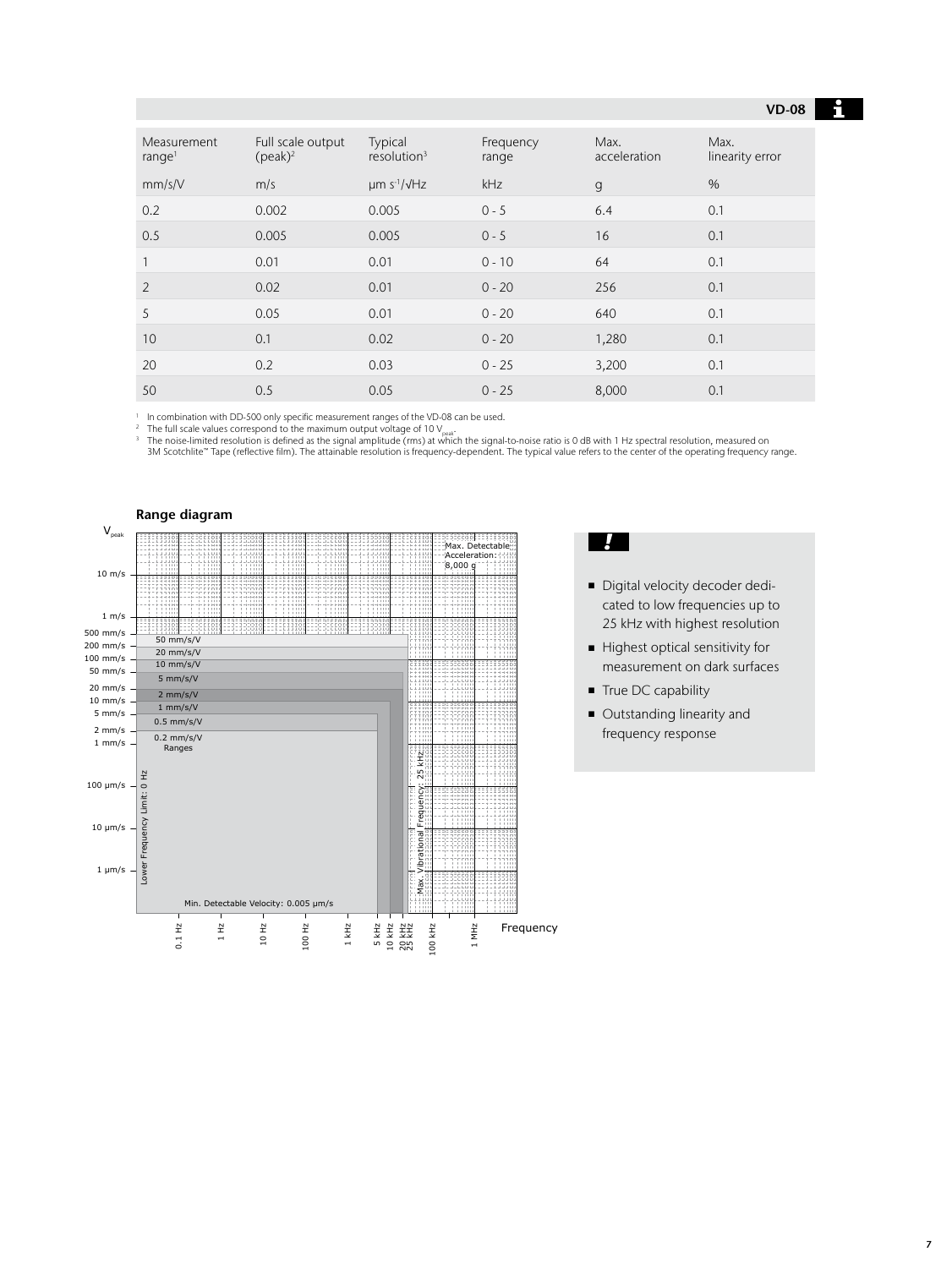| <b>VD-09</b>                      |                                 |                                       |                    |                      |                         |
|-----------------------------------|---------------------------------|---------------------------------------|--------------------|----------------------|-------------------------|
| Measurement<br>range <sup>1</sup> | Full scale output<br>$(peak)^2$ | Typical<br>resolution <sup>3</sup>    | Frequency<br>range | Max.<br>acceleration | Max.<br>linearity error |
| mm/s/V                            | m/s                             | $\mu$ m s <sup>-1</sup> / $\sqrt{Hz}$ | <b>MHz</b>         | $\mathbf{q}$         | $\%$                    |
| 5                                 | 0.05                            | 0.02                                  | $0 - 0.1$          | 3,200                | 0.5                     |
| 10                                | 0.1                             | 0.04                                  | $0 - 0.25$         | 16,000               | 0.5                     |
| 20                                | 0.2                             | 0.12                                  | $0 - 1$            | 128,000              | 0.5                     |
| 50                                | 0.5                             | 0.18                                  | $0 - 1.5$          | 480,000              | 0.5                     |
| 100                               | 1                               | 0.2                                   | $0 - 1.5$          | 960,000              | 0.5                     |
| 200                               | $\overline{\phantom{a}}$        | 0.5                                   | $0 - 2.5$          | 3,200,000            | 0.5                     |
| 500                               | 5                               | 0.6                                   | $0 - 2.5$          | 8,000,000            | 0.5                     |
| 1,000                             | 10                              | 0.7                                   | $0 - 1.5$          | 9,600,000            | 0.5                     |

<sup>1</sup> Measurement ranges 20 ... 1,000 mm/s/V each feature an additional low pass range with 250 kHz frequency range, higher resolution but reduced max. acceleration. The full scale values correspond to the maximum output voltage of 10  $V_{\text{peak}}$ .<br>The full scale values correspond to the maximum output voltage of 10  $V_{\text{peak}}$ .<br>The noise-limited resolution is defined as the signal amplitu

3M Scotchlite™ Tape (reflective film). The attainable resolution is frequency-dependent. The typical value refers to the center of the operating frequency range.

## $\mathcal{L}$

- Multi-purpose high frequency bandwidth digital decoder with high precision and high resolution
- True DC capability
- Well balanced properties regarding bandwidth, resolution and velocity limits make it the decoder of choice for most measurement applications

## **Range diagram**



### $\mathbf{i}$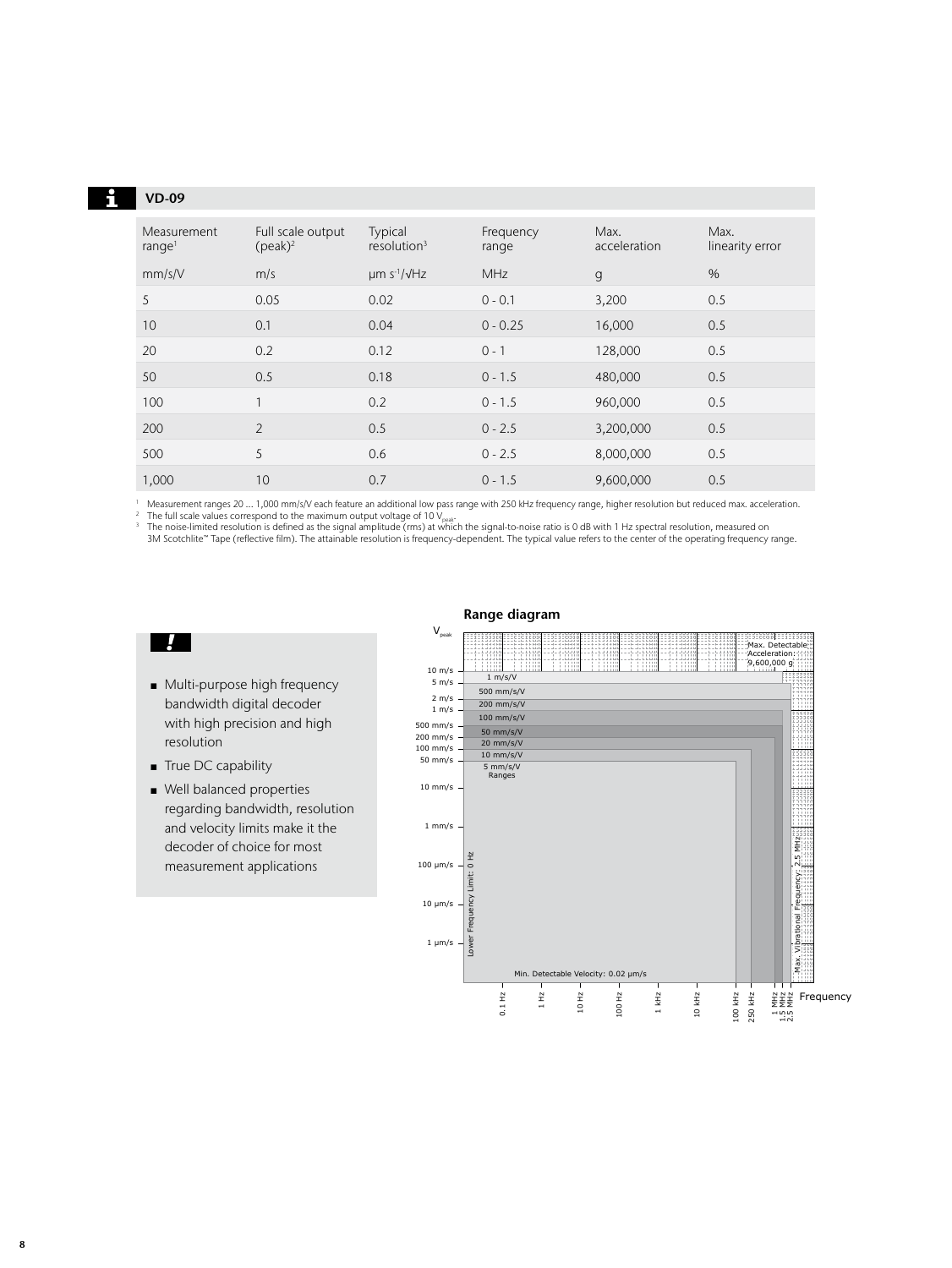## Displacement Decoders

|                              |                                       |                                                                                                                      |                           |                         | <b>DD-300</b> |  |
|------------------------------|---------------------------------------|----------------------------------------------------------------------------------------------------------------------|---------------------------|-------------------------|---------------|--|
| Measurement<br>range<br>nm/V | Full scale output<br>$(peak)^1$<br>nm | Resolution <sup>2</sup><br>$pm/\sqrt{Hz}$                                                                            | Frequency<br>range<br>kHz | Max.<br>velocity<br>m/s |               |  |
| 50                           | ±75                                   | $< 0.02$ pm/ $\sqrt{Hz}$ at<br>100% reflectivity<br>$< 0.05$ pm/ $\sqrt{Hz}$<br>when measuring on<br>reflective film | $30 - 24,000(-3dB)$       | 6                       |               |  |

<sup>1</sup> The full scale value corresponds to the output voltage swing of ±1.5 V at load resistance 50 Ω.<br><sup>2</sup> The noise-limited resolution is defined as the signal amplitude (rms) at which the signal-to-noise ratio is 0 dB wit



### J

- Displacement decoder for measuring smallest motions up to 75 nm with a large frequency bandwidth from 30 kHz up to 24 MHz
- For measurements on ultrasonic transducers, detection of ultrasonic pulses and to observe fast transient motions of MEMS devices
- Special high-pass filter suppresses low frequency (acoustic) vibrations and allows the detection of smallest high-frequency vibrations even under noisy ambient conditions
- Additional 2 MHz low-pass filter improves resolution performance in lower frequency range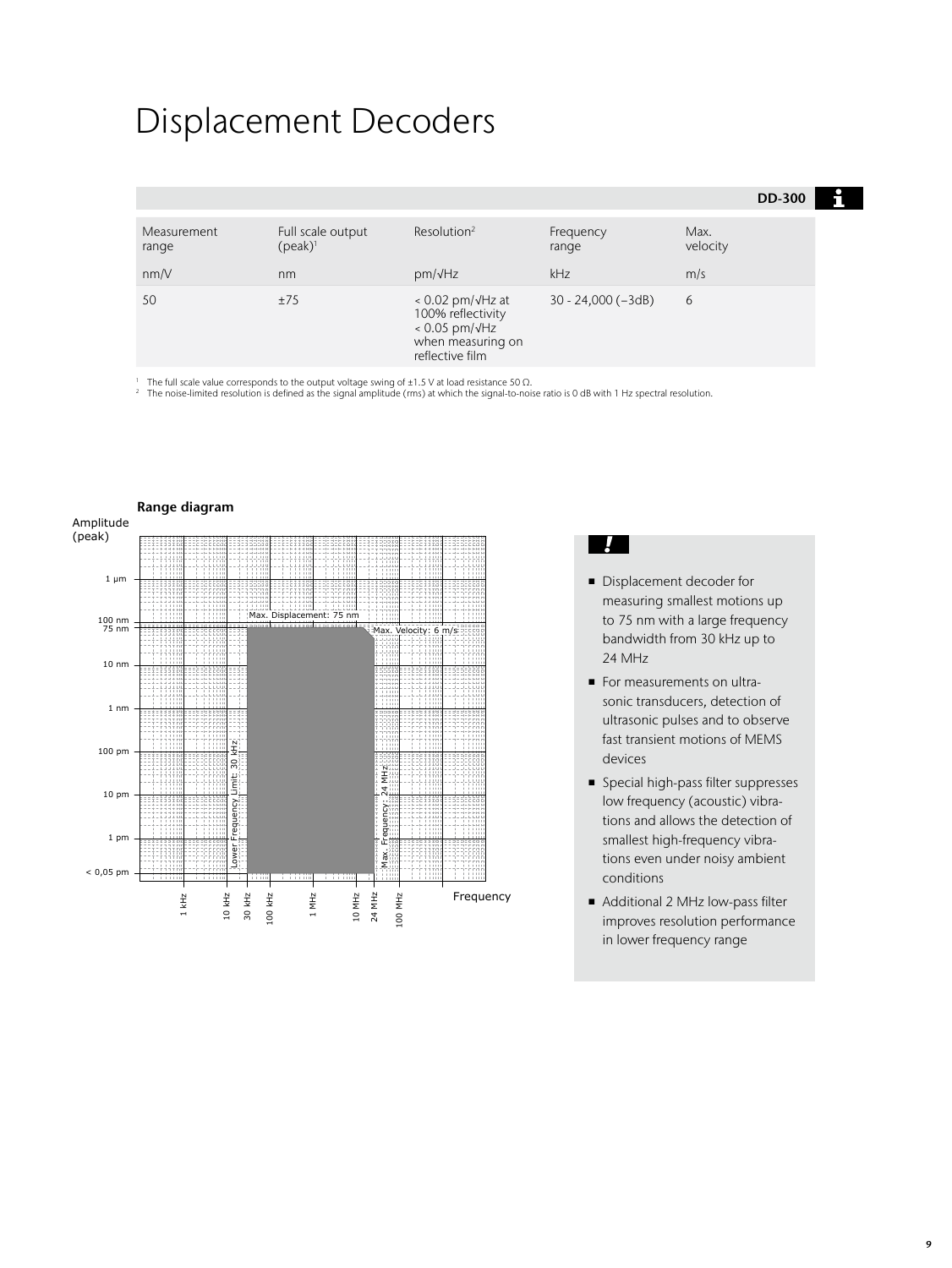### Н

## **DD-500**

Required velocity decoder: VD-06

| Measurement<br>range | Full scale output<br>(peak-to-peak) <sup>1</sup> | Resolution <sup>2</sup> | Frequency<br>range <sup>3</sup> | Max.<br>velocity |
|----------------------|--------------------------------------------------|-------------------------|---------------------------------|------------------|
| $\mu$ m/V            | <b>µm</b>                                        | nm                      | kHz                             | m/s              |
| 0.05                 | $\mathbf{1}$                                     | 0.015                   | $0 - 350$                       | 0.5              |
| 0.1                  | $\overline{2}$                                   | 0.03                    | $0 - 350$                       | 0.5              |
| 0.2                  | $\overline{4}$                                   | 0.06                    | $0 - 350$                       | 0.5              |
| 0.5                  | 10                                               | 0.15                    | $0 - 350$                       | 0.5              |
| $\mathbf{1}$         | 20                                               | 0.3                     | $0 - 350$                       | 0.5              |
| 2                    | 40                                               | 0.6                     | $0 - 350$                       | 0.5              |
| 5                    | 100                                              | 1.5                     | $0 - 350$                       | 0.5              |
| 10                   | 200                                              | $\overline{3}$          | $0 - 350$                       | 0.5              |
| 20                   | 400                                              | 6                       | $0 - 350$                       | 0.5              |
| 50                   | 1,000                                            | 15                      | $0 - 350$                       | 0.5              |
| 100                  | 2,000                                            | 30                      | $0 - 350$                       | 0.5              |
| 200                  | 4,000                                            | 60                      | $0 - 350$                       | 0.5              |
| 500                  | 10,000                                           | 150                     | $0 - 350$                       | 0.5              |
| 1,000                | 20,000                                           | 300                     | $0 - 350$                       | 0.5              |
| 2,000                | 40,000                                           | 600                     | $0 - 350$                       | 0.5              |
| 5,000                | 100,000                                          | 1,500                   | $0 - 350$                       | 0.5              |

1 The full scale values correspond to ±10 V (peak-to-peak) maximum output voltage.<br>2 The resolution corresponds to the quantization step of approx 0.4 mV at the analog

2 The resolution corresponds to the quantization step of approx. 0.4 mV at the analog output.<br>Noise-limited resolution: < 0.5 pm/√Hz. The noise-limited resolution is defined as the signal amplitude (rms) at which the sig

<sup>3</sup> When a suitable measurement range has been selected for the digital velocity decoder.

## $\mathbf{V}$

- Best resolution displacement decoding in conjunction with VD-06 for velocities up to 0.5 m/s
- For demanding applications in acoustics, micro systems and precision mechanics
- Analog output as well as digital data stream in S/P-DIF format

### **Range diagram**

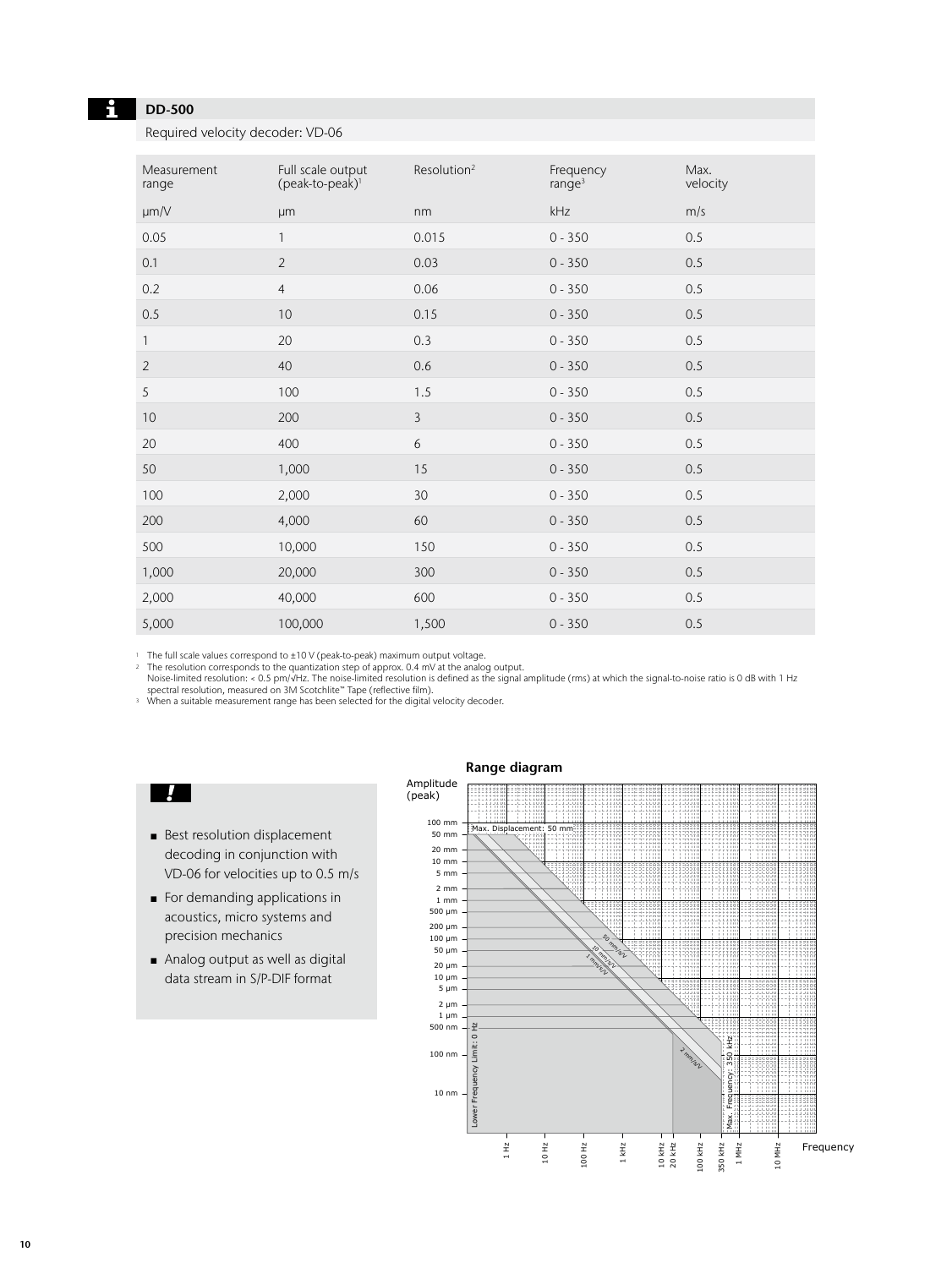#### **DD-600**  $\mathbf{H}$

■ Detects even smallest displacements thanks to very good SNR

 $\mathbf{I}$ 

■ Perfect for MEMS analysis or calibration purposes

I&Q converter delivering I and Q raw phase signals up to 5 MHz for velocities up to 1.5 m/s

Highest displacement resolution. With VibSoft-VDD Data Analysis up to 2 MHz and velocities up to 0.81 m/s

### **DD-900**

Required velocity decoder: VD-09

| Measurement<br>range | Full scale output<br>(peak-to-peak) <sup>1</sup> | Resolution <sup>2</sup> | Frequency<br>range <sup>3</sup> | Max.<br>velocity |
|----------------------|--------------------------------------------------|-------------------------|---------------------------------|------------------|
| $\mu$ m/V            | μm                                               | nm                      | kHz                             | m/s              |
| 0.05                 | 1                                                | 0.015                   | $0 - 2,500$                     | 10               |
| 0.1                  | $\overline{2}$                                   | 0.03                    | $0 - 2,500$                     | 10               |
| 0.2                  | $\overline{4}$                                   | 0.06                    | $0 - 2,500$                     | 10               |
| 0.5                  | 10                                               | 0.15                    | $0 - 2,500$                     | 10               |
| $\mathbf{1}$         | 20                                               | 0.3                     | $0 - 2,500$                     | 10               |
| $\overline{2}$       | 40                                               | 0.6                     | $0 - 2,500$                     | 10               |
| 5                    | 100                                              | 1.5                     | $0 - 2,500$                     | 10               |
| 10                   | 200                                              | $\mathbf{3}$            | $0 - 2,500$                     | $10$             |
| 20                   | 400                                              | 6                       | $0 - 2,500$                     | 10               |
| 50                   | 1,000                                            | 15                      | $0 - 2,500$                     | 10               |
| 100                  | 2,000                                            | 30                      | $0 - 2,500$                     | $10$             |
| 200                  | 4,000                                            | 60                      | $0 - 2,500$                     | 10               |
| 500                  | 10,000                                           | 150                     | $0 - 2,500$                     | 10               |
| 1,000                | 20,000                                           | 300                     | $0 - 2,500$                     | 10               |
| 2,000                | 40,000                                           | 600                     | $0 - 2,500$                     | $10$             |
| 5,000                | 100,000                                          | 1,500                   | $0 - 2,500$                     | 10               |

<sup>1</sup> The full scale values correspond to ±10 V (peak-to-peak) maximum output voltage.<br><sup>2</sup> The resolution corresponds to the quantization step of approx. 0.3 mV at the analog

<sup>2</sup> The resolution corresponds to the quantization step of approx. 0.3 mV at the analog output. Noise-limited resolution: < 0.5 pm/√Hz. The noise-limited resolution is defined as the signal amplitude (rms) at which the signal-to-noise ratio is 0 dB with 1 Hz spectral resolution, measured on 3M Scotchlite™ Tape (reflective film). <sup>3</sup> When a suitable measurement range has been selected for the digital velocity decoder.



### **Range diagram**

- $\blacksquare$
- Broadband displacement decoder up to 2.5 MHz
- Supplements VD-09 velocity decoder for high precision displacement measurements with resolutions down to 15 pm
- 16 measurement ranges